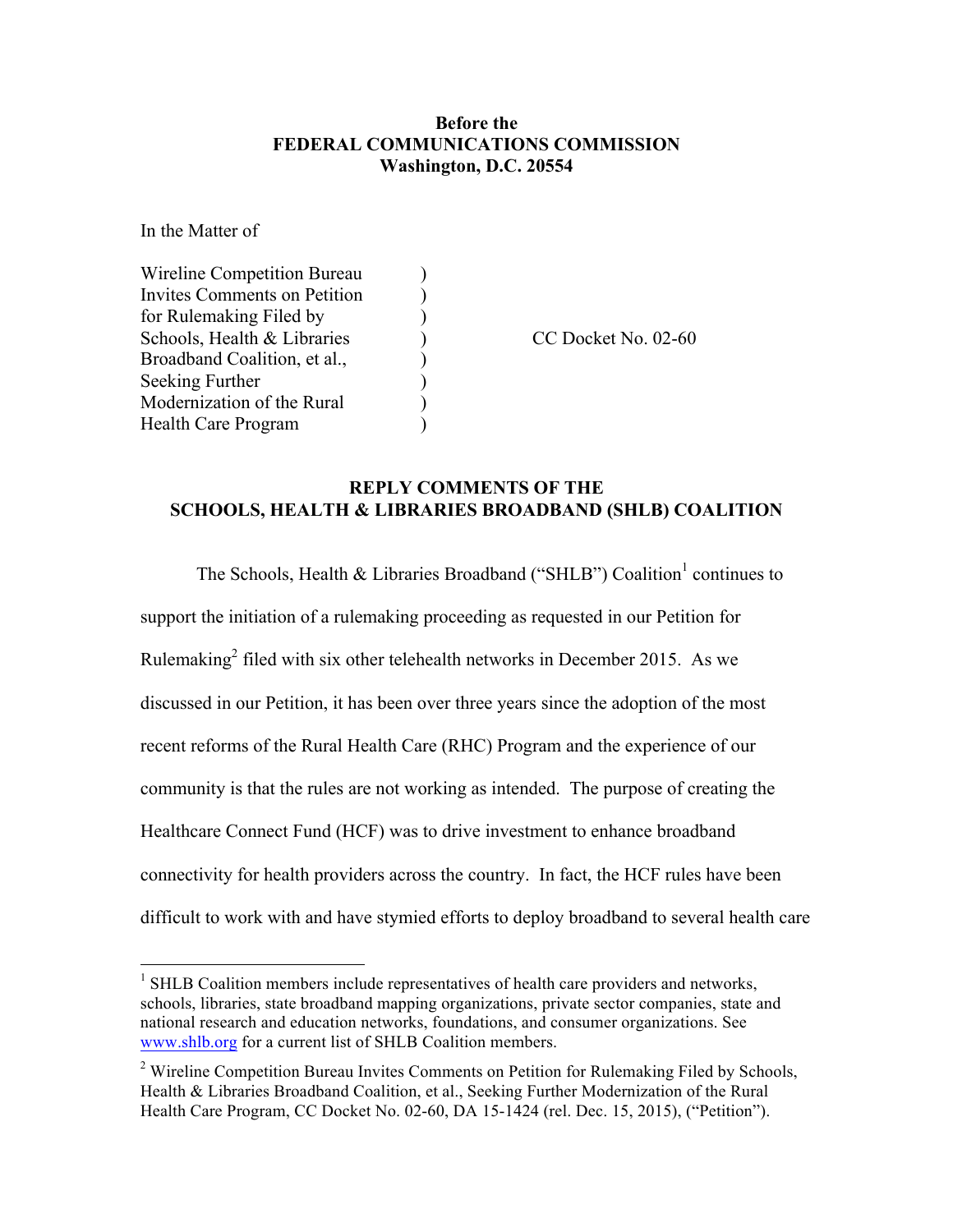providers (HCPs). Many organizations have chosen to continue using the legacy Telecommunications Program rather than convert to the HCF.

This view that the RHC program is not meeting its goals is widely shared by the health community; all five health organizations that submitted initial comments support the initiation of this proceeding.<sup>3</sup> The Petition was also supported by several broadband providers, including MOREnet, TracFone, and the Utah Telehealth Network. While some telecom organizations opposed the Petition (ITTA and USTelecom), one telecom organizations supported it (OTT). The fourth telecom association  $- N T C A - \text{did not}$ oppose opening a proceeding. While it disagreed with SHLB on some issues, it agreed on others (such as opening a path for evaluating joint E-rate/RHC applications and making the broadband component of remote patient monitoring services eligible for support). To the extent that some commenters cited the need for more data and factual experience with the operations of the RHC program, we agree. The Commission should use the initiation of this proceeding to conduct a fact-based, data-driven inquiry into the broadband needs of the rural health providers to inform potential solutions.

Some of the commenters focus on procedural issues – whether this should be considered an untimely Petition for Reconsideration. But these commenters do not challenge the SHLB Coalition's central point that rural health disparities remain stark, that they are growing, and that Commission policies are failing to keep pace with technological and economic changes affecting rural health providers. This warrants a rulemaking to consider appropriate universal service policy changes to the Rural Health Care Program in light of this new evidence.

 $\overline{a}$ 

<sup>3</sup> See comments of the American Telemedicine Association (ATA), HIMSS, PCHA, the University of Arkansas for Medical Sciences, and the American Hospital Association (AHA).